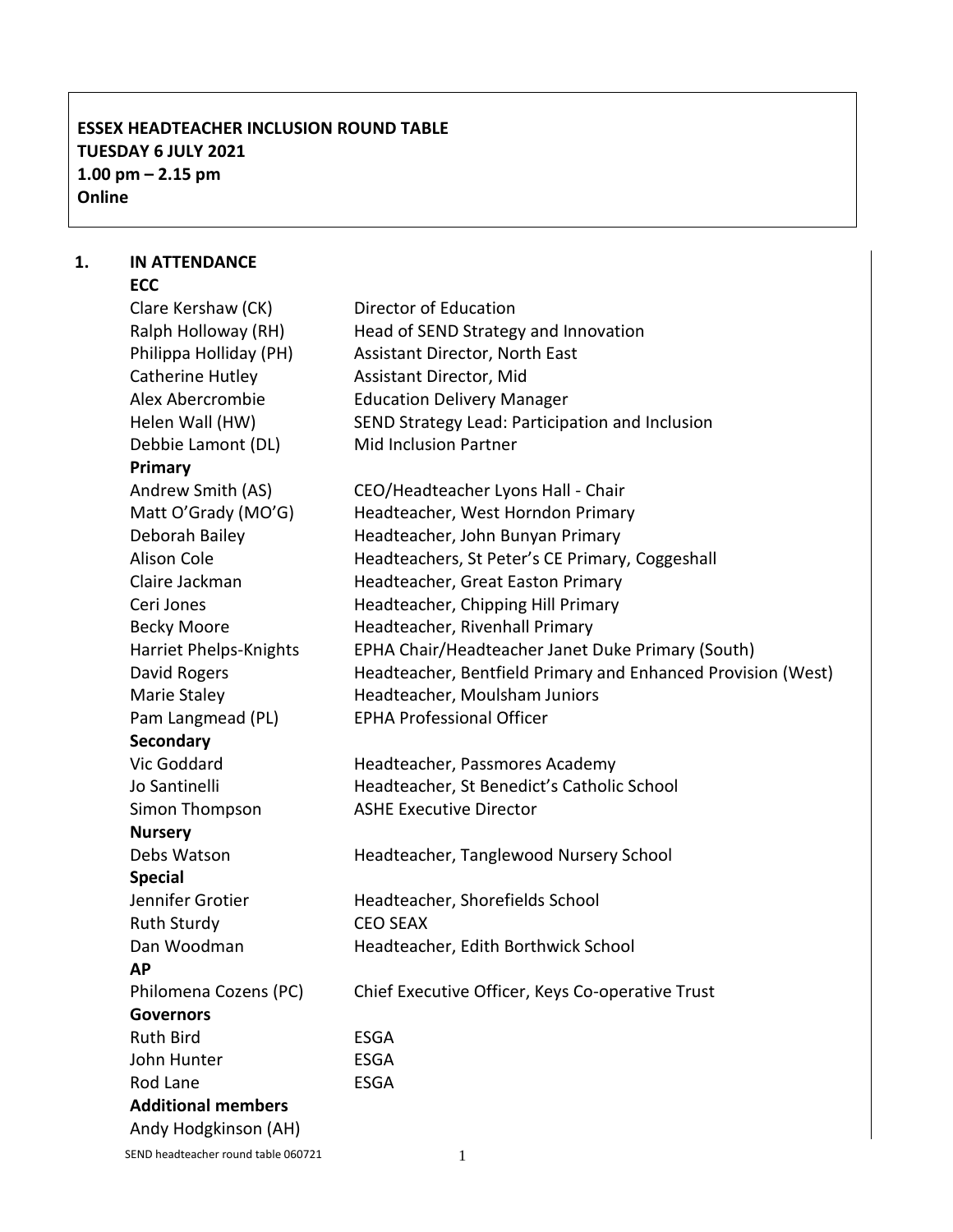Andrew Smith (Chair) welcomed colleagues to the meeting.

## **1. FEED BACK FROM INCLUSION CONFERENCE**

The inclusion conference was held online on 30<sup>th</sup> June and attended by around 200 headteachers, school staff and Local Authority colleagues. It was noted that the videos and recording have not yet been sent out to attendees.

The group felt that the presentations from children and young people were excellent and gave real meaning to the conference.

Rob Webster had stepped in as key note speaker at very late notice, and AS noted that his presentation was valuable, particularly given the validity of the research that he referred to.

PH noted that Margaret Mulholland would be very happy to be involved in a future event, and it was generally agreed that the conference should be repeated at some point, as it was well received by school leaders.

The information about the Diversity Mark and the Inclusion Framework was welcomed, and several people had asked when the Framework was going to be launched. Catherine Hutley picked up this point during the following presentation.

#### **2. THE INCLUSION FRAMEWORK – LIVES WITHOUT LABELS**

Catherine Hutley and Debbie Lamont attended the meeting to inform the Roundtable about the development of the Inclusion Framework.

- The Inclusion Framework has been developed by colleagues across the Education directorate, together with school leaders, social care and health colleagues and with input from the DFE commissioned Regional Preparing for Adulthood team.
- The work has considered other useful resources and frameworks such as Birth to 5 Matters, Preparing for Adulthood, AET, TPP and others
- The approach is relevant to all of our work with children and young people, including (but not limited to) inclusion, transition, early intervention, SEND, exclusion, attendance and engagement. The Inclusion Framework is also aligned to the social care, early help model.
- The process follows the Assess-Plan-Do-Review cycle and aligns seamlessly with: the Disadvantaged Strategy, Trauma Perceptive Practice (TPP), Ordinarily Available, One Planning and Preparation for Adulthood.
- It is important to note that the Inclusion Framework is not specifically a SEND tool and should be utilised to benefit all pupils at all stages of their educational journey.

**The Outcomes Matrix** is based on four aspects, and is hierarchical in respect of the skill set (developing from bottom of table upwards).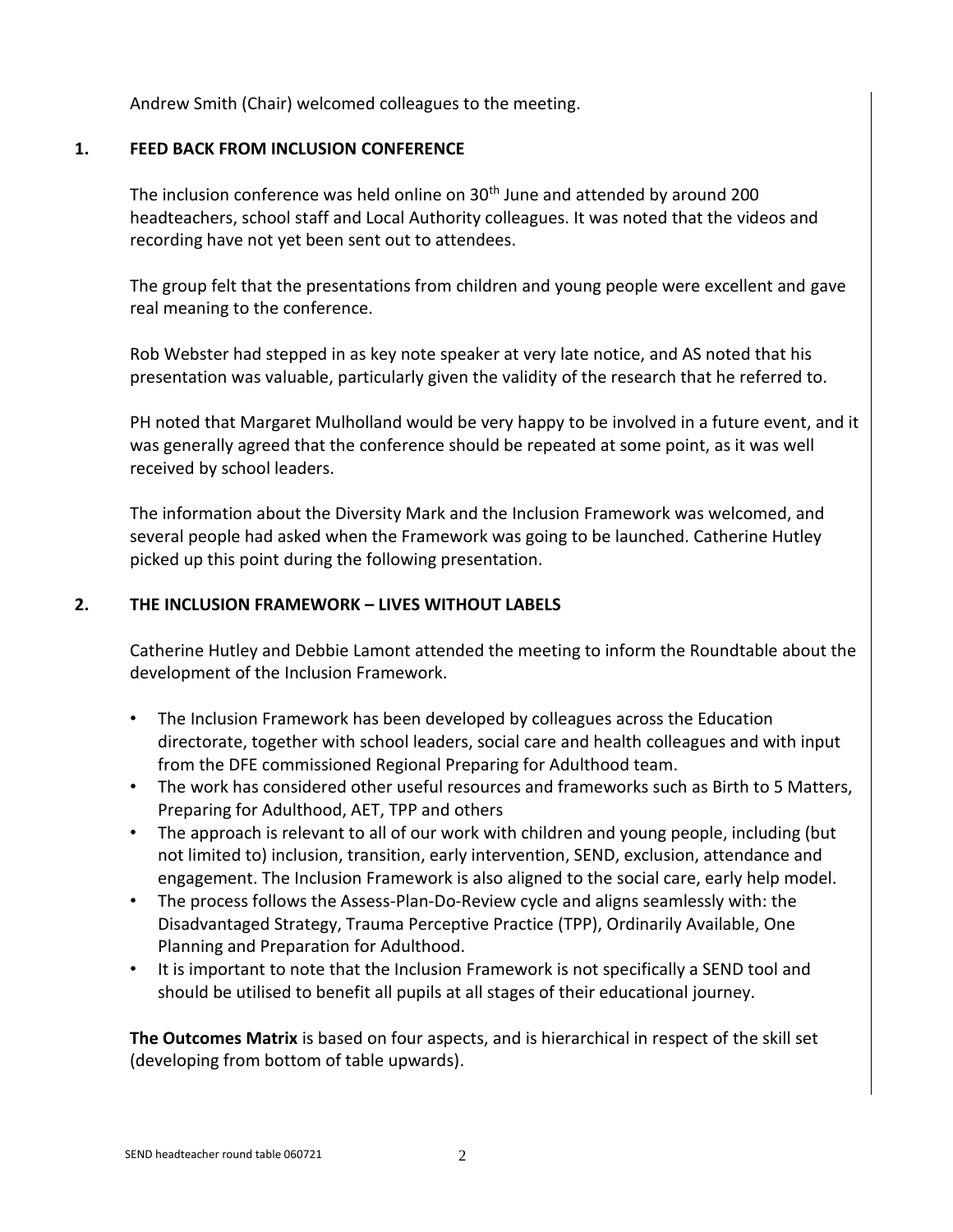| <b>Inclusion Framework: Lives without Labels</b>                        |                                                                                                           |                                                                                                                                |                                                                      |                                                                                                                                                                                                                |                                                                                                                           |                                                                            |                                                                                                                                                                                                                |                                                                                               |                                                                                                                                                |
|-------------------------------------------------------------------------|-----------------------------------------------------------------------------------------------------------|--------------------------------------------------------------------------------------------------------------------------------|----------------------------------------------------------------------|----------------------------------------------------------------------------------------------------------------------------------------------------------------------------------------------------------------|---------------------------------------------------------------------------------------------------------------------------|----------------------------------------------------------------------------|----------------------------------------------------------------------------------------------------------------------------------------------------------------------------------------------------------------|-----------------------------------------------------------------------------------------------|------------------------------------------------------------------------------------------------------------------------------------------------|
| <b>Developing Resilience and Confidence</b>                             |                                                                                                           | <b>Improving Well-Being</b>                                                                                                    |                                                                      |                                                                                                                                                                                                                | <b>Increasing Opportunity</b>                                                                                             |                                                                            | <b>Encouraging Independence</b>                                                                                                                                                                                |                                                                                               |                                                                                                                                                |
| <b>Creative Thinking</b>                                                | <b>Critical Thinking</b>                                                                                  | <b>Problem Solving</b>                                                                                                         | <b>Social</b>                                                        | <b>Emotional</b>                                                                                                                                                                                               | <b>Physical</b>                                                                                                           | <b>Enterprise</b>                                                          | <b>Curriculum and Community Inclusion</b>                                                                                                                                                                      | <b>Decision-Making</b>                                                                        | <b>Self-Awareness</b>                                                                                                                          |
| Able to interpret<br>and deliver<br>outcomes<br><i>imaginatively</i>    | Able to keep an<br>open mind in all<br>contexts and<br>formulate opinions<br>and arguments<br>accordingly | Able to adapt<br>thinking based on<br>evidence and to<br>accept that there<br>can be more than<br>one solution to a<br>problem | Able to adapt<br>communication<br>and behaviours<br>to any situation | Demonstrates empathy<br>by adjusting their own<br>behaviours in support of<br>others (leadership). Has<br>the confidence to act as<br>an advocate/speak out<br>about emotional<br>wellbeing & mental<br>health | <b>Has the confidence</b><br>to discuss health<br><i><b>issues</b></i><br>appropriately and<br>with appropriate<br>people | <b>Actively seeks out</b><br>opportunities to<br>take on new<br>challenges | Exposed to work experience and enterprise<br>opportunities which raise aspiration and<br>allows informed choices to be taken,<br>including opportunities to actively engage in<br>voluntary work               | <b>Confident decision</b><br>making and<br>reflective learning<br>from decisions              | Able to use self-<br>regulation to adapt<br>behaviours according<br>to situation and<br>context, based on<br>skill set and past<br>performance |
| Able to improvise in<br>any situation                                   | Able to question<br>information, ideas<br>and argumnent                                                   | Show initiative<br>when solving<br>problems, after<br>analysing all<br>options                                                 | Able to sustain<br>mutually<br>respectful<br>friendships             | Demonstrates self-<br>awareness and displays<br>positive self-esteem                                                                                                                                           | Has an awareness<br>of/engages in<br>healthy physical<br>relationships                                                    | Able to tackle<br>courageous<br>projects<br>confidently                    | Exposure through the curriclum to<br>career/education/life CIAG.Has opportunity<br>for interaction with inspiring role models,<br>including those in the local community.                                      | Able to review<br>decisions and<br>consequences,<br>taking on board the<br>opinions of others | Able to seek out<br>support/co-<br>regulation for areas<br>of difficulty                                                                       |
| Has the confidence<br>to do things<br>differently and try<br>new things | Able to develop a<br>well-reasoned<br>argument                                                            | Able to solve a<br>problem<br>independently,<br>persevering until it<br>is solved and<br>approaching it in<br>different ways   | Able to make<br>friends                                              | Has an awareness of<br>stressors and how to<br>self-regualte when<br>experiencing distress                                                                                                                     | <b>Recognises need</b><br>for maintaining<br>good physical<br>health through diet                                         | Able to maximise<br>resources                                              | Shows willingness to develop individual<br>strengths and interests and key skills that<br>allow independence and safety in the<br>community (for example, reading,<br>comprehension and financial literacy)    | Able to understand<br>the consequence of<br>a decision and<br>review decision                 | Able to share their<br>own views, likes &<br>dislikes, strengths &<br>difficulties.<br>similarities &<br>differences with<br>others            |
| <b>Understands the</b><br>'bigger' picture and<br>external influences   | Able to prioritise to<br>make good<br>decisions                                                           | Able to ask for<br>help to solve a<br>problem                                                                                  | Able to take<br>turns                                                | Able to engage in co-<br>regulation of emotions<br>when required                                                                                                                                               | <b>Recognises need</b><br>for maintaining<br>good physical<br>health through<br>exercise/rest                             | <b>Shows willingness</b><br>to undertake new<br>ventures                   | Expresses interests and provision allows for<br>the pursuit of these interests and talents.<br>Recognises that some life skills (for<br>example, reading) are important and<br>engages with teaching/learning. | Able to weigh up<br>evidence                                                                  | Able to identify<br>differences and<br>similarities between<br>themselves and<br>others                                                        |
| Able to role play an<br>idea or thought                                 | Able to seek help<br>and advice if<br>hebeen                                                              | Able to break a<br>problem in to parts                                                                                         | Able to share                                                        | Able to build positive<br>trusting relationships<br>and begin to describe<br>and talk about their<br>feelings/sensations                                                                                       | <b>Recognises need</b><br>for maintaining<br>good personal<br>hygiene                                                     | <b>Shows</b><br>resourcefulness in<br>play                                 | Able to articulate what they<br>like/enjoy/strengths                                                                                                                                                           | Able to gather<br>information to<br>make a choice                                             | Able to explore<br>feelings/sensations in<br>relation to a range of<br>stimuli and situations                                                  |
| <b>Demonstrates</b><br>original thought                                 | Able to describe an<br>idea                                                                               | Able to recognise a<br>problem                                                                                                 | Able to interact<br>positively with<br>others                        | <b>Demonstrates secure</b><br>attachment/feelings of<br>safety                                                                                                                                                 | Generally able to<br>keep physically safe                                                                                 | Able to follow<br><b>instructions</b>                                      | Engages in real world play and visits                                                                                                                                                                          | Able to identify a<br>choice                                                                  | <b>Awareness of what</b><br>makes them happy<br>and sad, likes and<br>dislikes                                                                 |

## **The Inclusion Framework Process**

## Assess:

- Assess children and young people against the outcomes matrix and create and individual and/or cohort 'profile'
- Identify outcomes presenting as barriers for an individual and any trends across a group
- Children and young people, families and multiple professionals can contribute to the assessment

Plan

- Identify creative solution/s which enable individual or groups of children to progress towards achievement of the outcome
- Consider actions, adaptations, interventions or support to remove the barrier
- Create action plan to put this solution into practice
- Determine how progress will be measured

## Do

- Implement action plan
- If additional support or funding is required, over and above that which can be met by the school or setting, a business case can be presented to the Inclusion Panel
- Inclusion Panel will consider the request for support and provide feedback to the school/setting usually via the Inclusion Partner

#### Review

• Track Progress against the Inclusion Framework and assess the effectiveness of interventions.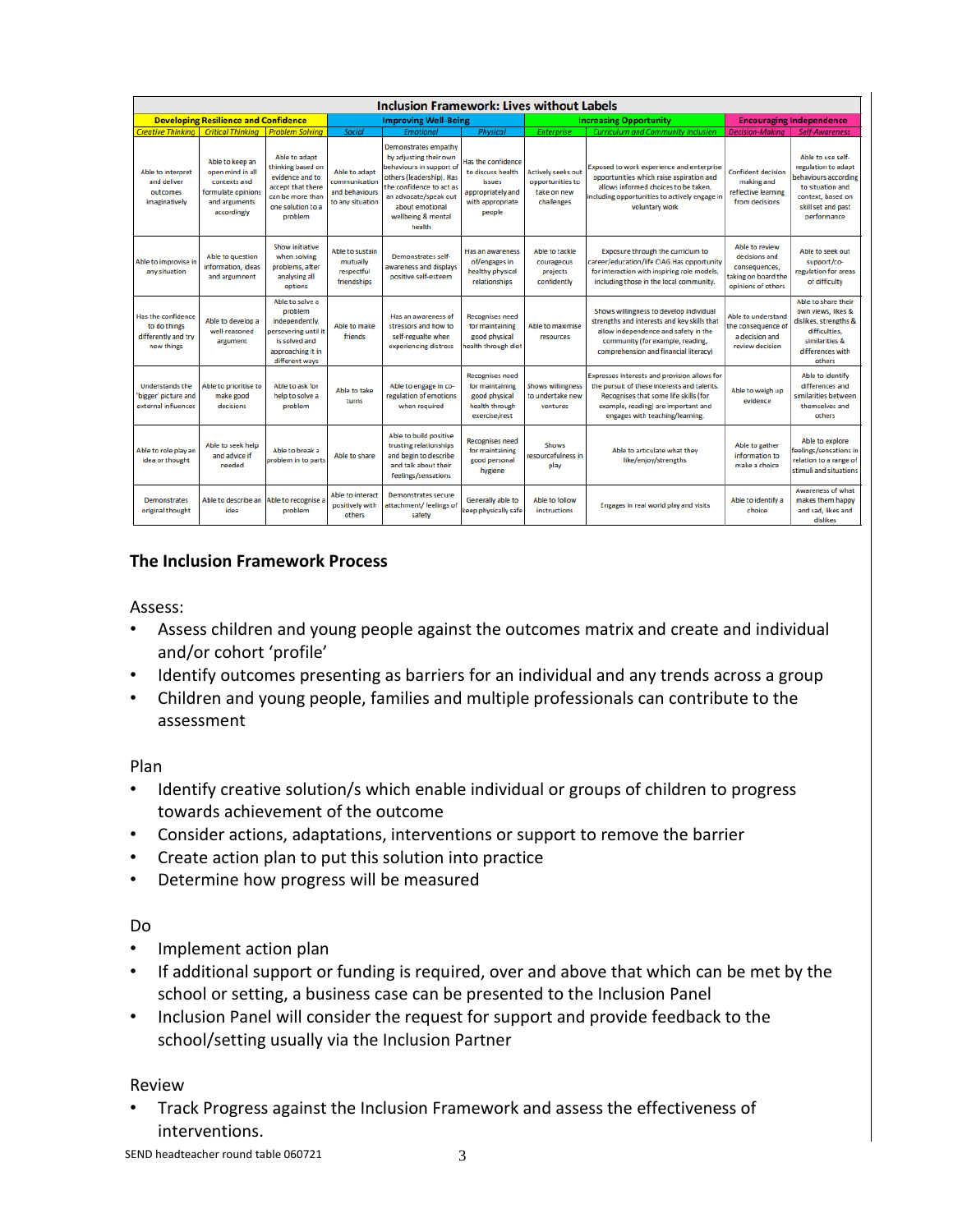• Implement learning across wider school for sustainable impact.

# **Progress to date**

Phase one of the pilot focused on developing and testing the outcomes matrix and then testing whether the Inclusion Framework approach (then called Life Without Labels), supported schools to:

- Identify barriers for children and young people and using this information remove those barriers. For example inform curriculum, lesson planning, environment, practices and policies, staff training needs etc.
- Improve inclusive practice at whole school level for the benefit of all children and young people, ensuring lasting practices
- Inform CIAG and PHSE provision, improving PFA and access to employment and enterprise opportunities.

The pilot worked with a number of schools in Mid and linked closely with other colleagues in ECC, social care, health. The Inclusion Framework will, for example, be used as part of the 2-year integrated Health Check.

Phase one concluded and determined that the Inclusion Framework did support these activities and so we would consider how to roll-out wider and move on to phase two pilots.

Phase two – the 'learning phase' is currently underway and focuses on incorporating learning from using the approach. It aims to further test whether the Inclusion Framework:

- Effectively supports identification of cohorts or individual children and young people that are experiencing barriers to their education, non-academic outcomes or preparation for adult life
- Supports identification of cohorts of children and young people that required additional or different support to be identified earlier
- Allows specific, timely support to be put in place at the earliest opportunity, at cohort level so that more children and young people can benefit
- Enables individual children and young people to be supported without experiencing 'labelling' which can be detrimental in the long term
- Avoids escalation and improves preparation for adulthood
- Financially supporting early intervention work leads to financial benefits associated with cost/escalation avoidance

Schools will be encouraged to use the Inclusion Framework before taking more extreme actions, such as exclusion or using the statutory assessment process.

## **Next steps**

**Further Training and Engagement** Schools and Settings Health Social Care FEDEC Further detailed training for education LA staff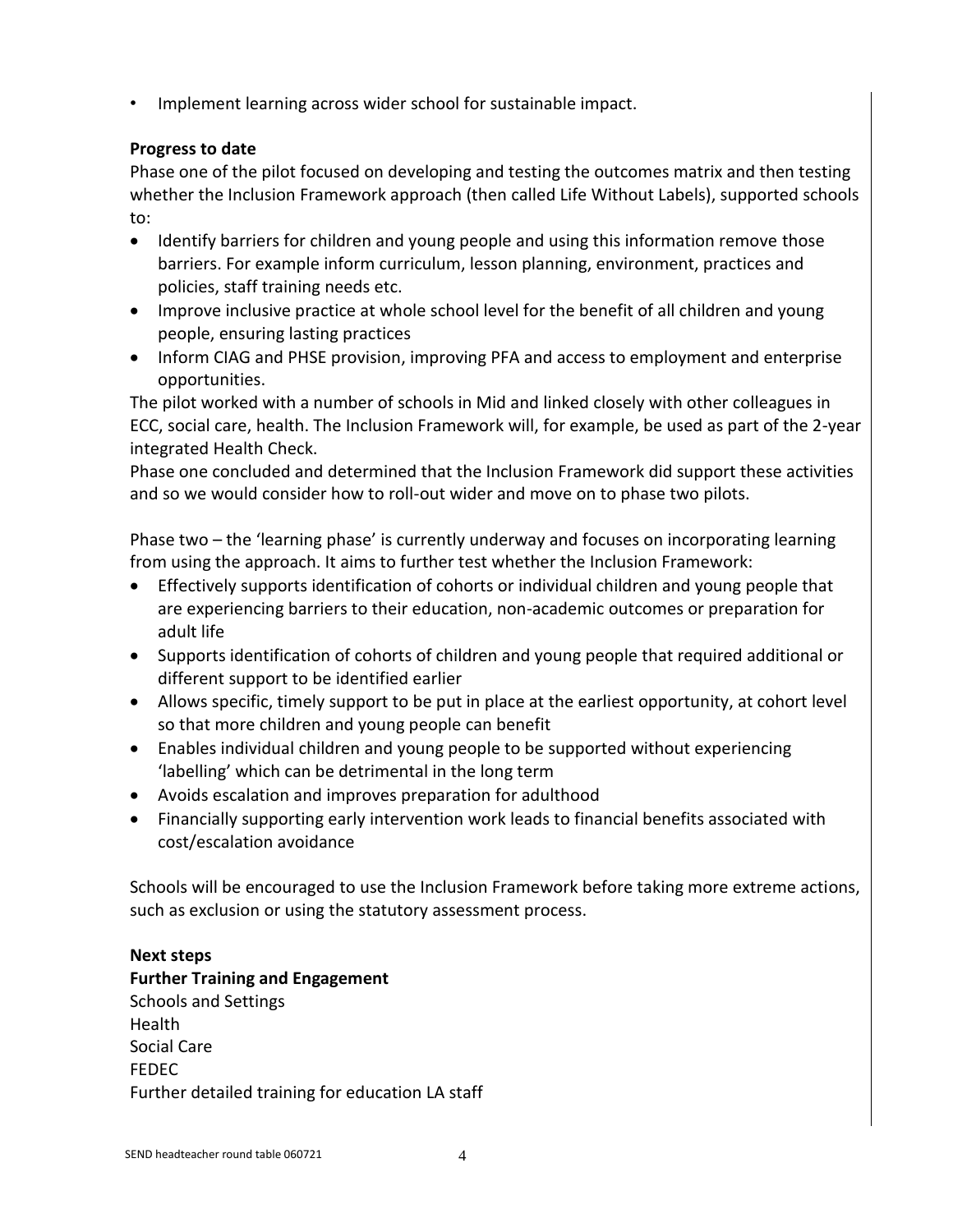### **Ongoing design work**

Level 2 of the framework, triage/assessment Early Years and transition Reduced timetables Local offer links End to end process and guidance PRU referral process **Digital solution** Supplier meetings to understand scale and cost **Evaluation**  Analysis of the impact of Inclusion Framework Business case **Approach to full roll-out**

Catherine explained that the plan is to make the Inclusion Framework available to schools, including the use of a digital solution. She confirmed that the digital platform will link in with the school's existing information system, to avoid duplication.

The Inclusion Framework works alongside the other ECC improvement strategies:

| <b>SEND</b><br>Improvement              | Ordinarily<br>Available                              | <b>Local Offer</b>                        | <b>JWSOA/Accurate</b><br>identification of<br>need |  |
|-----------------------------------------|------------------------------------------------------|-------------------------------------------|----------------------------------------------------|--|
| PRU referral, PRU<br>funding process    | Reduced<br><b>Timetables</b>                         | <b>Medical Referrals</b>                  | <b>IPES</b>                                        |  |
| <b>Disadvantaged</b><br><b>Strategy</b> | Early Years,<br>school readiness<br>and EYCC charter | Social Care -<br>early help, step<br>down | Task Force -<br><b>CIAG</b> , transition           |  |

Philomena Cozens expressed her concern that, although the Framework refers to PRUs and medical referrals, there had been no conversation, to date, with herself or other PRU leads.

Catherine explained that they had worked with Lydia Sherborne in the PRU and is starting a pilot within a GROW provision, but to date the focus has been on exploratory and development work. She is also working closely with Julie Keating (Education Access) and her team. She assured Philomena that phase 2 will include discussions with all settings.

Dan Woodman noted that ESSET would be keen to be involved, including the development of outreach to support mainstream schools.